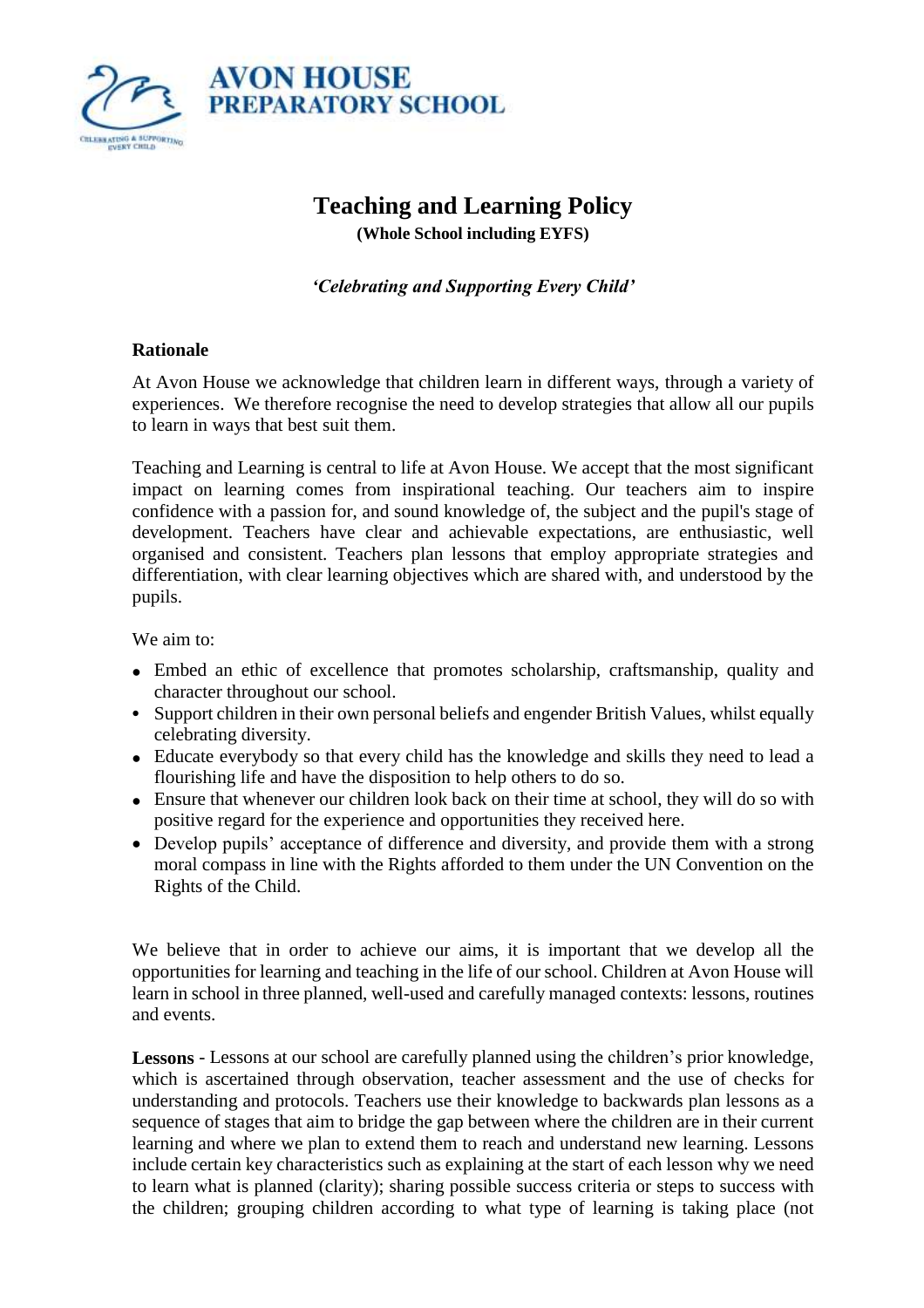

necessarily fixed ability groups); explaining what the next steps will be in the learning sequence to make connections in children's thinking (clarity). Teachers give careful consideration to how lessons are resourced to aid different types of learning styles.

**Routines** – Routines for school assemblies, the start of the day, lunchtime, playtimes, moving around the school, access to the school library, all support the development of a happy, respectful, caring and physically safe school for all children. (UN articles 4, 11, 24, and 27)

**Events** – We arrange many events for our children in the acknowledgement that both curriculum content and personal qualities will be best developed through first-hand collaborative experiences. Performances, visits out of school, visiting 'experts' and involving the local community play a key part in our curriculum design and support us to foster a love for learning that lasts a lifetime. Extra-curricular clubs and inter-house competitions enable children to make choices regarding participation. (UN article 29)

#### **Key Elements for Learning and Teaching**

Each of the contexts for learning we develop in lessons, routines and events, are underpinned by some key elements for learning.

- **Approaches to learning** Children will experience learning approaches that best develop the full range of children's learning styles. Children are encouraged to feel that they are active partners in their learning through the development of respectful teacherlearner relationships that listen to what children have to say and offer in the active pursuit of self-belief. They are taught to self-assess and to assess peer on peer. They also undertake a significant amount of collaborative learning in the acknowledgement that learning is a social process. (UN articles 12,17, 28)
- **Skills** Children are given opportunities to think systematically, manage information, learn from others and help others to learn. Children are encouraged to develop confidence, self-motivation and an understanding of the learning process. Teachers have a clear knowledge of the skills that are important for children at each phase of their development and for subject specific skills, and this supports us to teach children effectively and accurately.
- **Reasons for Learning** We understand that children learn more when there are meaningful purposes for their learning with clear expectations and a clear understanding of why they are being asked to do an activity. We therefore aim to share with children these purposes at all times. Links will be made to the class charter which is displayed in the classrooms.
- **Environments** We consider that the learning environment is safe, nurturing and instructive and has the potential to be an additional 'teacher' in the classroom and generally around the school. Children learn best when the environment in which they find themselves is well ordered and well managed, and where there is clarity about quality, scholarship and general standards. Learning environments are carefully planned in order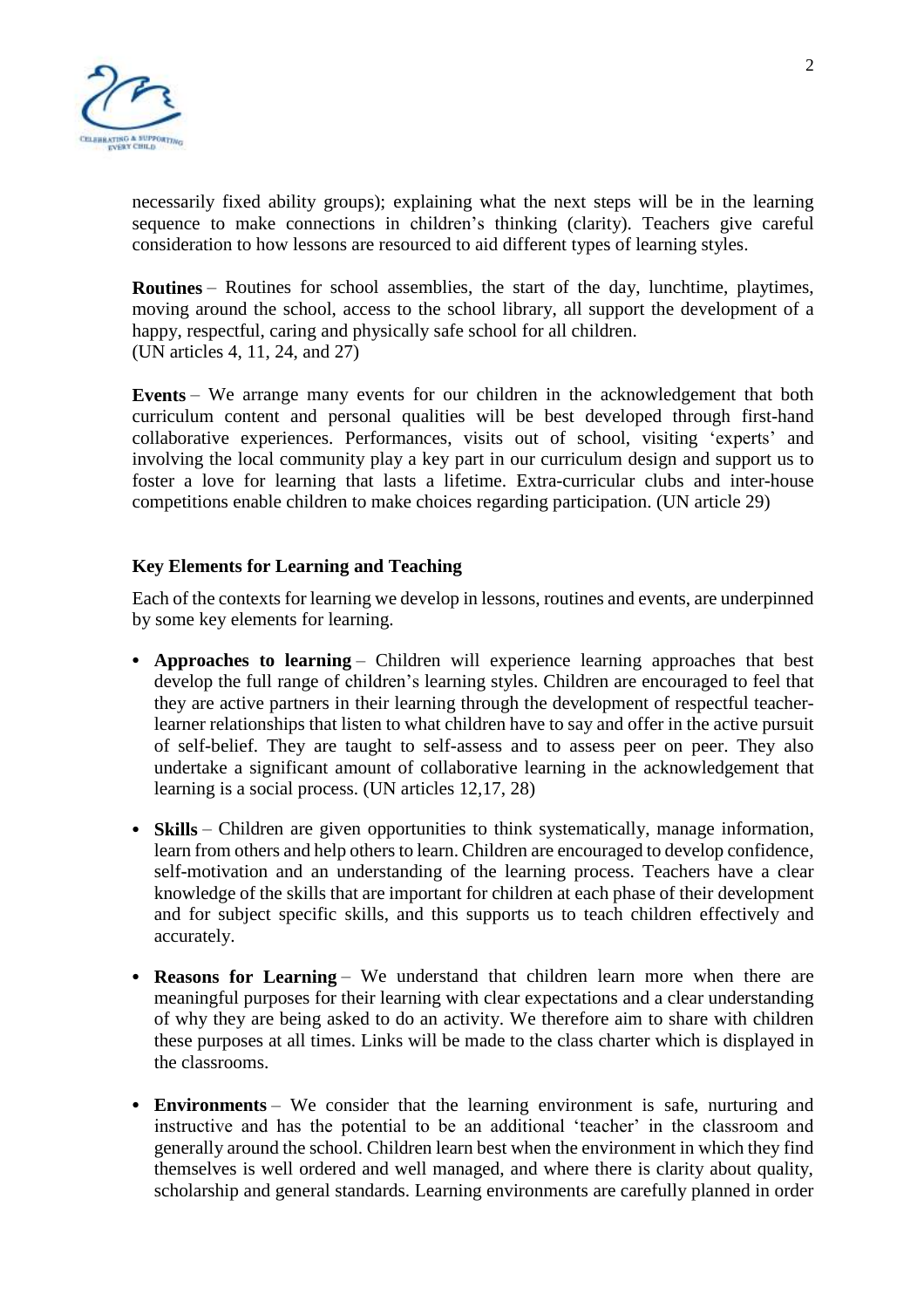

to fully exploit the learning potential and develop personal qualities. Children are expected to contribute positively to the shaping of their classrooms and the school environment and participate in its development. We consider the wider school environment as children attend weekly walk, walk to school weeks and outdoor pursuits. (UN article 13 and 31)

## **The Head Teacher**

It is the responsibility of the Head Teacher to promote excellent teaching and learning through:

- Ensuring a strong management team lead by example
- Having a clear vision of what good teaching and learning looks like
- Being inspirational
- Being at the heart of the ethos of the whole school
- Celebrating all achievements and challenging pupils where necessary
- Assisting, supporting and advising staff on their professional development
- Providing staff with the resources they need to carry out their job

#### **Heads of Department**

The Heads of Department are responsible for the following:

- Supporting and advising staff on their professional development
- Checking that planning is appropriate to the age range allowing for extension and support
- Carrying out learning walks and book looks
- Leading meetings to review teaching practice

#### **Middle Leaders**

Our team of middle leaders are responsible for the following:

- Ensuring the schemes of work are being followed by staff
- Creating curriculums that are relevant and stimulating whilst posing challenge
- Checking resources
- Carrying out book looks
- Organising theme days to broaden the pupils' understanding
- Learning walks and short observations

#### **The Teacher**

The teacher is responsible for ensuring the following:

- Creating a pleasant, well ordered, stimulating learning environment
- Planning and delivering programmes of active learning
- Ensuring the learning objective (WALT or LO) and success criteria where appropriate are displayed and shared with the pupils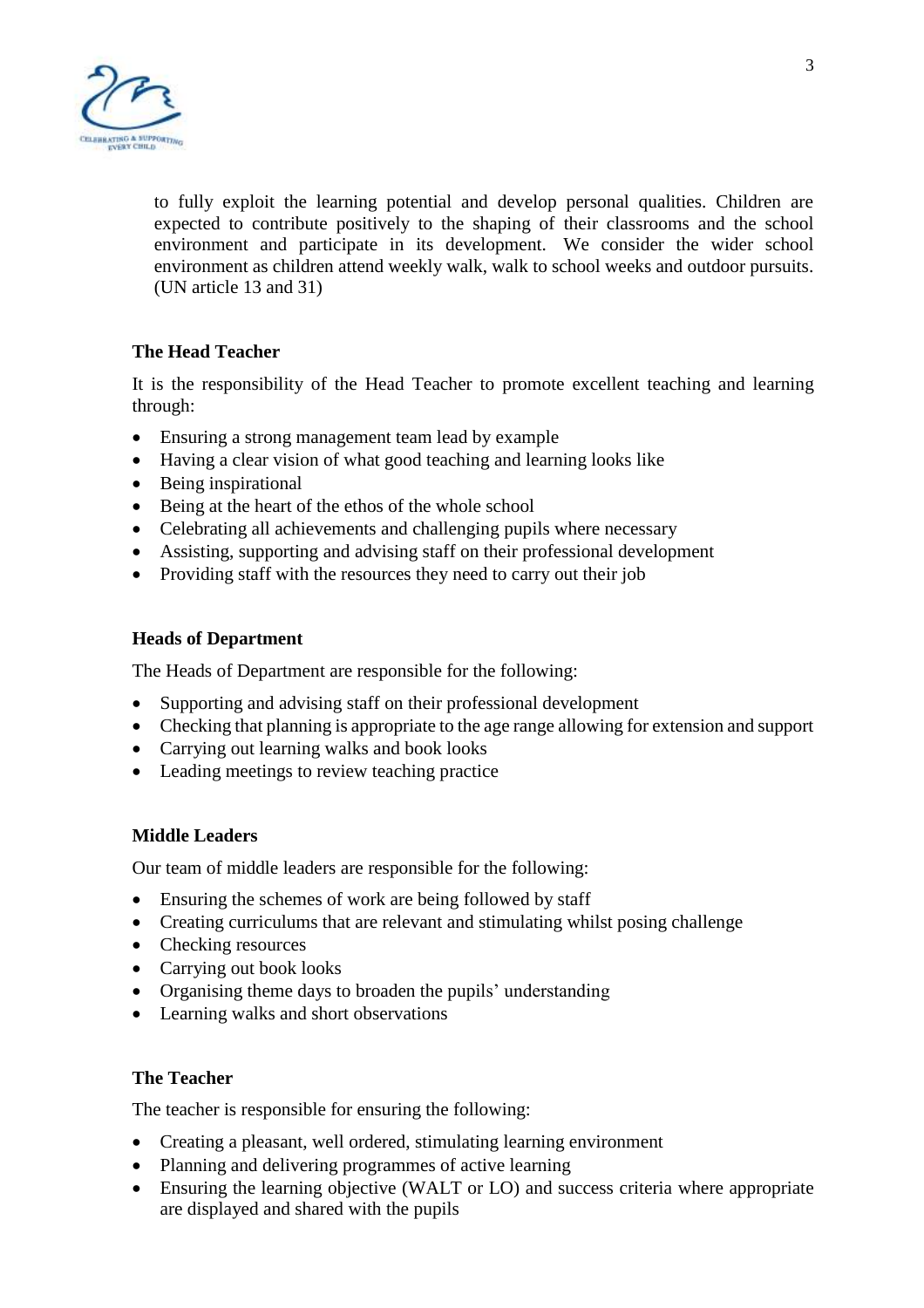

- Ensuring delivery is suited to all abilities
- Differentiating work by tasks rather than amount
- Helping pupils to move from being dependent learners to independent learners (and even interdependent learners)
- Having high expectations
- Helping pupils to identify their own successes and their next steps through fortnightly conferencing with the pupils in English and maths and half termly for specialist subjects
- Ensuring differentiated questions are provided
- Celebrating success
- Sharing targets and next steps to learning with the pupils
- Using the school's tracking systems to inform other staff and parents

# **The Pupil**

It is the role of our pupils to come to school ready to learn. Successful learners do the following things:

- Are punctual for school and have good attendance levels
- Show enthusiasm for learning
- Behave in a way that allows them and others to learn
- Have ambition to make their learning purposeful
- Learn from their mistakes
- Embrace challenge
- Demonstrate that they can work individually or as part of a team showing respect and tolerance for others

## **The Parent**

We believe that parents have a fundamental role to play in helping children to learn. We do all we can to inform parents about what and how their children are learning by:

- Sending reports to parents in which we explain the effort, progress and attainment made by their child, setting clear targets for improvement and development
- Explaining to parents how they can support their children with homework
- Holding parents meetings where their child's work can be reviewed and their progress discussed
- Providing information on our school website
- Communication through homework diaries and in person through our open door policy

We believe that parents have the responsibility to support their children and the school in implementing school policies. This can be done by:

- Ensuring their child has the highest attendance record possible
- Ensuring their child is ready for school with the appropriate equipment, uniform and PE kit
- Informing school if there are matters outside of school that are likely to affect the child's performance or behaviour